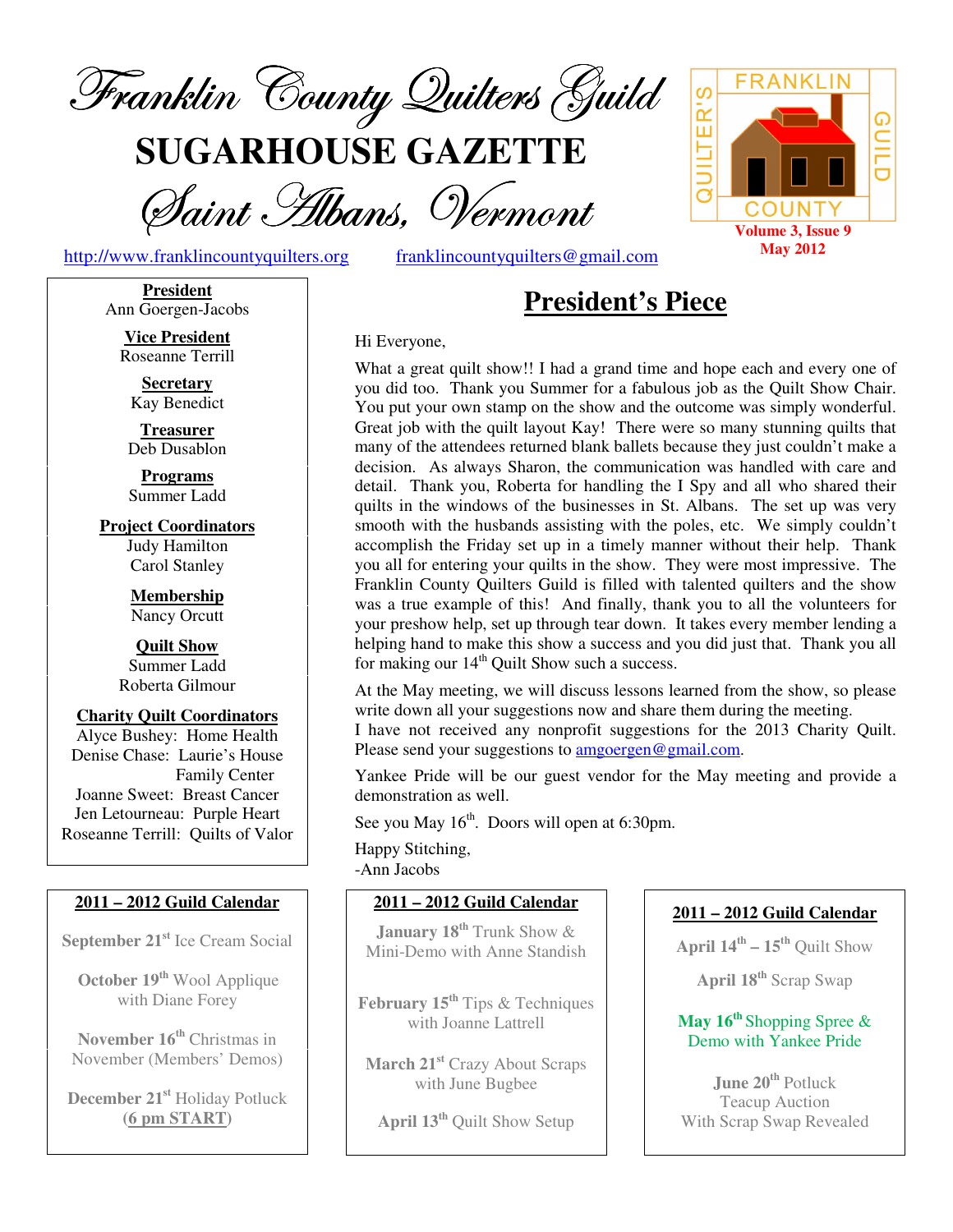# **FRANKLIN COUNTY QUILTERS GUILD**  Minutes of April 18, 2012

Present: Total attended 40, including three guests: Marie and Jeri from Sheldon, and Barbara from the state of Georgia.

# *Proceedings*

Meeting called to order at 7:00 p.m. by Roseanne Terrill, Vice President

Secretary's Report: Motion to accept by Sharon Perry, seconded by Nancy Orcutt

Treasurer's Report: Motion to accept by Diane Forey, seconded by Gisele Nolan

# *Old Business*

- Quilt Show - Quilt Show Summary and Quilt Show Feedback sheets were distributed, and members were asked to fill out and submit feedback about this year's show. Bonnie Evans asked members to email her with the number of slips to put in for the volunteer drawing.

- Raffle Quilt 2013 - Sharon Perry showed the blocks that have been completed. She asked for two volunteers to embroider letters on four of the blocks. The quilt top may be completed by the June meeting.

- Charity Quilts - Alyce Bushey has kits available for Home Health quilts.

- For Sale Table - Sharon Perry had the table up and running. Nancy Orcutt contributed several kits to the table.

- Charity Quilt 2012 - Sharon Perry offered to drop off the quilt to Christy Mulyca for quilting. Gerda Thibault needs it by June.

# *New Business*

- Nominating Committee - Roseanne Terrill asked for a volunteer to chair the committee; Carolyn Kittell volunteered.

- Irene Quilts - Elaine Magnan has a queen-size Irene quilt top that needs a quilter; Rolande Fortin volunteered.

# *Program*

- Scrap Swap - Members exchanged fabric squares to be used in projects to show at the June meeting. - Quilto - A few rousing games of Quilto were enjoyed by all.

# *Block of the Month*

- May block - "Spinner" on Quilter's Cache - use medium to dark blue, medium to dark yellow, and white on white.

- Drawing - Nance Ekiert won the April blocks.

- A few more blocks surfaced for last month's winner, Bonnie Evans.

# *Other Monthly Drawings*

- Monthly door prize won by Rolande Fortin
- Charity quilt drawing won by Priscilla Tiralla

*Show and Tell*, including quilts made by Gerda Thibault from orphan blocks

# *Thank-you Notes*

Roseanne Terrill read a letter from Janet McCarthy regarding the 2010 Charity Quilt awarded to Habitat for Humanity. Their quilt raffle earned \$3,000 for the organization. The quilt was won by Dr. Larry Larrow's daughter.

Meeting adjourned at 8:40 p.m.

Next meeting: Wednesday, May 16, 2012 at 7 pm. Program will be a demo by Yankee Pride Quilt Shop.

Minutes submitted by Kay Benedict, Secretary

# Happy Cinco de Mayo Mayo

![](_page_1_Picture_33.jpeg)

# QUILT TIPS

- For quilters who like to keep the bobbin and thread spool together when storing, use a twist tie which comes with garbage bags. Run it up the hole in the thread spool and then through the bobbin center hole and give it a twist. Any quilter who has had to dig through their stash of bobbins to match the top spool will appreciate this tip.

- Keep your wall hangings lying flat by making a sleeve on the top and bottom large enough to slip in a yard stick cut to size. You can wrap the stick with plastic wrap to protect the cloth.

- Use a free-standing cup holder to hang your scissors in your sewing area.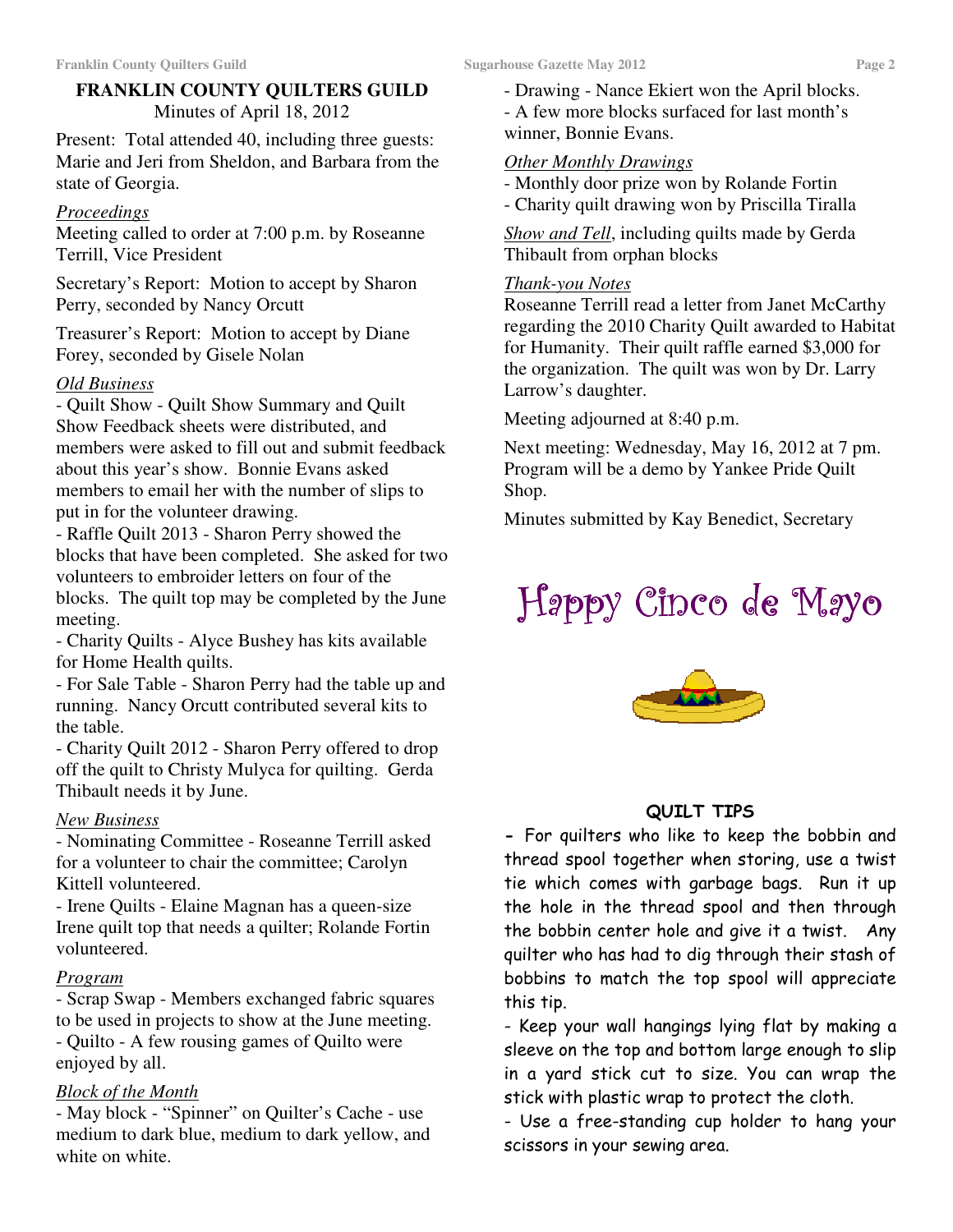![](_page_2_Picture_3.jpeg)

# **MAY 2012 BLOCK OF THE MONTH: SPINNER**

# **Pattern from www.quilterscache.com**

**Colors: medium to dark blue; medium to dark yellow; and white on white**  If you have any questions, call Carol Stanley, 849-2949.

# **Click the link below for block pattern**

http://www.quilterscache.com/S/SpinnerBlock.html

### **MONTHLY MEETING FORMAT**

| $6:30 \text{ pm}$ | Doors open<br>Sign-up for raffle BOM block<br>Sign-up for monthly drawing<br>Sign in & pick up name tag |
|-------------------|---------------------------------------------------------------------------------------------------------|
| $7:00 \text{ pm}$ | Business meeting<br>Show and Tell<br>Short break as appropriate<br>Program for the evening              |

# **2011 -2012 MONTHLY WINNERS:**

|                                    | <b>September:</b> BOM Raffle: Carol Stanley |
|------------------------------------|---------------------------------------------|
|                                    | <i>Door Prize:</i> Judy Hamilton            |
| <i>Charity Quilt:</i> Gail Darling |                                             |

- *October: BOM Raffle:* Carol Bessette Joanne Sweet  *Door Prize:* Carol Bessette  *Charity Quilt:* Marge Taylor
- *November: BOM Raffle:* Summer Ladd Kris Bachand  *Door Prize:* Mary Ellen Thierren  *Charity Quilt:* Sally Krupp
- *December: BOM Raffle:* Nancy Orcutt  *Door Prize:* Jan Crane  *Charity Quilt:* Char Mulyca
- *January: BOM Raffle:* Maggie Stockwell Linda Nadeau  *Door Prize:* Denise Chase *Charity Quilt:* Shirley Babcock
- *February: BOM Raffle:* Sally Krupp  *Door Prize:* Bonnie Evans *Charity Quilt:* Alyce Bushey

| March: | <b>BOM Raffle: Bonnie Evans</b>   |
|--------|-----------------------------------|
|        | Door Prize: Rose Rixon            |
|        | Charity Quilt: Carol Stanley      |
| April: | <b>BOM Raffle: Nanc Ekiert</b>    |
|        | <i>Door Prize:</i> Rolande Fortin |

*Fortin Charity Quilt:* Priscilla Tiralla

![](_page_2_Picture_20.jpeg)

# QUILT TIPS

- Use the travel case from Huggies wipes to hold pencils, marking pens, and sharpener. It works great for traveling to and from workshops or classes or just to keep things together in the sewing room.

- Tape a small plastic bag on the side of your cutting table with the front open. When cutting a pattern, put the scraps in the plastic bag for the next scrappy project. When full, tie the top and put in your scrap box.

- Use a wall file holder to put your rulers and rotary cutters in. Install it on the wall next to your cutting area to free up counter space.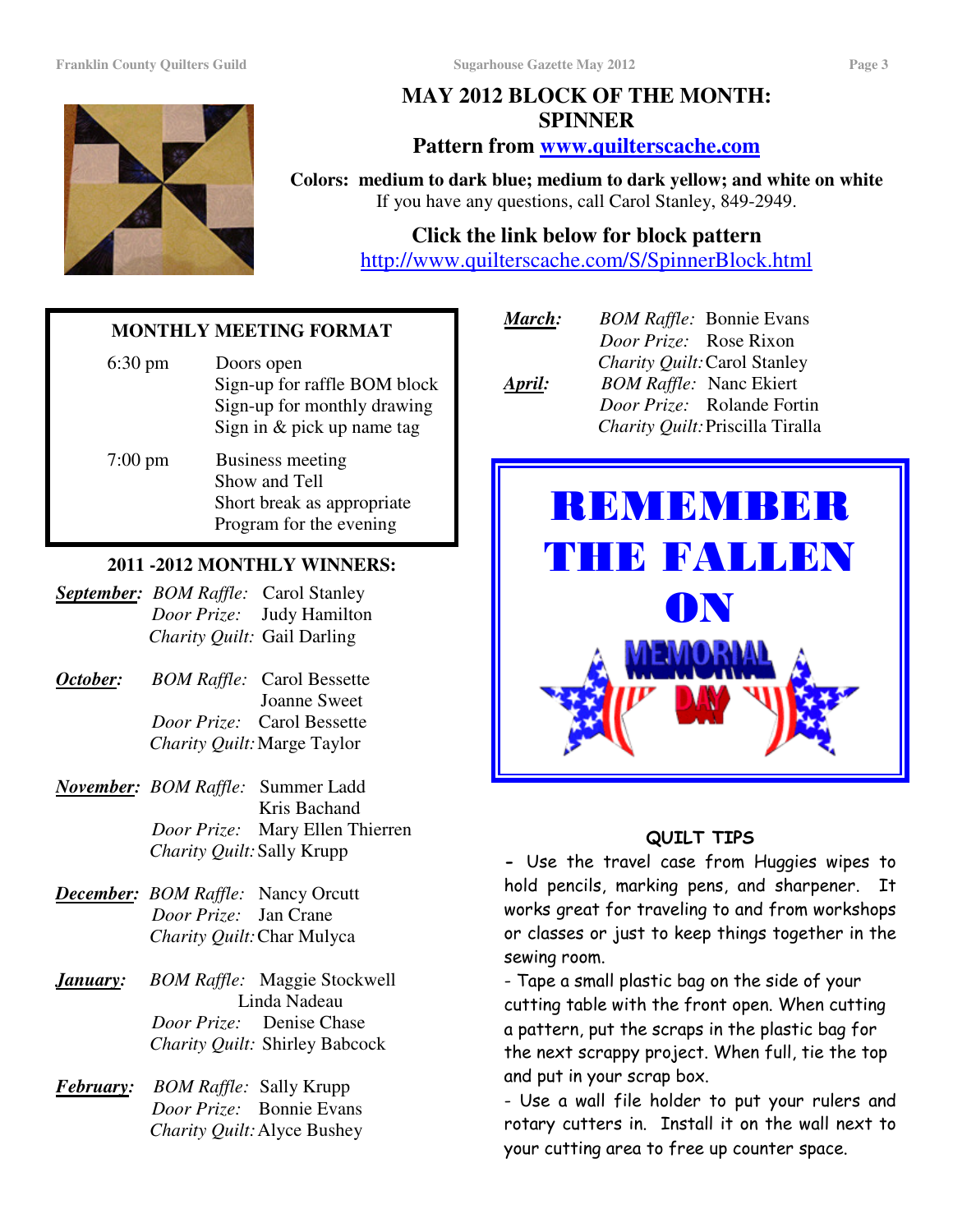#### **Quilt Show Winners**

The Franklin County Quilters Guild hosted its 14<sup>th</sup> annual Franklin County Quilt Show in April drawing over 600 people to the Saint Albans downtown. In addition to having over 150 quilts displayed at City Hall, numerous businesses decorated their windows with quilts and participated in "I Spy Quilts on Main Street" for the fourth year.

Mayor Liz Gamache stopped by the quilt show Saturday morning to select her favorite quilt out of 113 entries for the Mayor's Award. Mayor Gamache presented the award to Denise Chase of Saint Albans for her quilt, "Spring Blooms." Saint Albans resident, Rose Rixon's "Double Wedding Ring," won the Founder's Award; Rixon's quilt was quilted by Babette Coons, The Quilt Lady of Saint Albans. The Founder's Award was presented on behalf of Denise Quint, formerly of Saint Albans. Quint organized the first ever Franklin County Quilt Show in 1999. Guild president, Ann Goergen-Jacobs of North Hero, selected "Sunshine and Shadows" by Kay Benedict of Saint Albans for the President's Award.

Twenty-four additional awards were presented during the show, including 5 awards from show vendors, 18 viewers' choice awards, and an award for the Best Window Display for "I Spy Quilts." As a celebration of the guild's twentieth anniversary, this year's challenge featured quilts made using the "Turning Twenty" series of pattern books by Tricia Cribbs. Additionally, the quilt show committee added a new category for projects this year. Projects include items such as table runners, hand or tote bags, tree skirts, or other items which do not qualify as quilts.

The vendors' awards and winners were: from Blissful Bags by Bonnie, Swanton, "Ironing Madness" by Sally Krupp of Saint Albans; from Forever Bloom, Saint Albans, "Teeter Totter" by Gerda Thibault of Swanton; from Log Cabin Fabrics, Selkirk, New York, "LOL" by Kris Bachand of Saint Albans; from Thread Connections, Middlebury, "Country Magic" by Rolande Fortin of Enosburg Falls; and from Yankee

Pride, Essex Junction, "Tropical Gold" by Margaret Miller of Saint Albans.

The viewers' choice award winners were: Large Bed Quilt, first place, "Country Magic" by Rolande Fortin, second place, "Double Wedding Ring" by Rose Rixon, third place, "Spring Blooms" by Denise Chase; Small Bed Quilt, first place, "Mary Kate's Heritage" by Bonnie Evans of Swanton and her granddaughter, Hannah Burns of Enosburg Falls, second place, "Layla's Rae of Sunshine" also by Evans, third place, "George's Jungle" by Judy Hamilton of Colchester; Wall-hanging, first place, "Vermont Evening Glow" by Susie Perry of Saint Albans, second place, "Life in Vermont" by Nancy Orcutt of Saint Albans, third place, "George's Construction Company" by Judy Hamilton; Miniature Quilt, first place, "Morning Chores" by Susie Perry of Saint Albans, second place, "Four Score and Seven Years Ago" by Sharon Perry of Montgomery Center, third place, "One Fine Day" also by Susie Perry; Turning Twenty Challenge, first place, "Turning Twenty Pick A B" by Janice Crane of Saint Albans; second place, "Turning Twenty" by Pam Salazar of Franklin, third place, "Celebration" by Shirley Babcock of Saint Albans. Projects, first place, **"**Wool Paisley**"** by Carolyn Kittell of Franklin, second place, "Forget-Me-Not" by Denise Chase, third place, "Handbag" by Rolande Fortin. Forever Bloom on Main Street won the Best Window Display Award for "I Spy Quilts on Main Street" and received a special ribbon.

Several drawings were also conducted at the conclusion of the quilt show. The raffle winners were: queen-sized quilt, Lisa Carole Johnson of Orleans; basket of fabric, Eleanor Dodd of Franklin; and Hannaford picnic basket, Therese Viens of Saint Albans. Carol Bessette of Fairfax won the door prize. Finally, Susie Perry of Saint Albans won a half-gallon of maple syrup in a special drawing for those people who cast a ballot for their favorite window display for "I Spy Quilts on Main Street."

Congratulations to all the winners at the quilt show!

*Deadline for articles for next newsletter:*  **Wednesday, May 30th, 2012**  Please email articles to Sharon Perry, vtquilter@gmail.com, or mail to PO Box 517, Montgomery Center VT 05471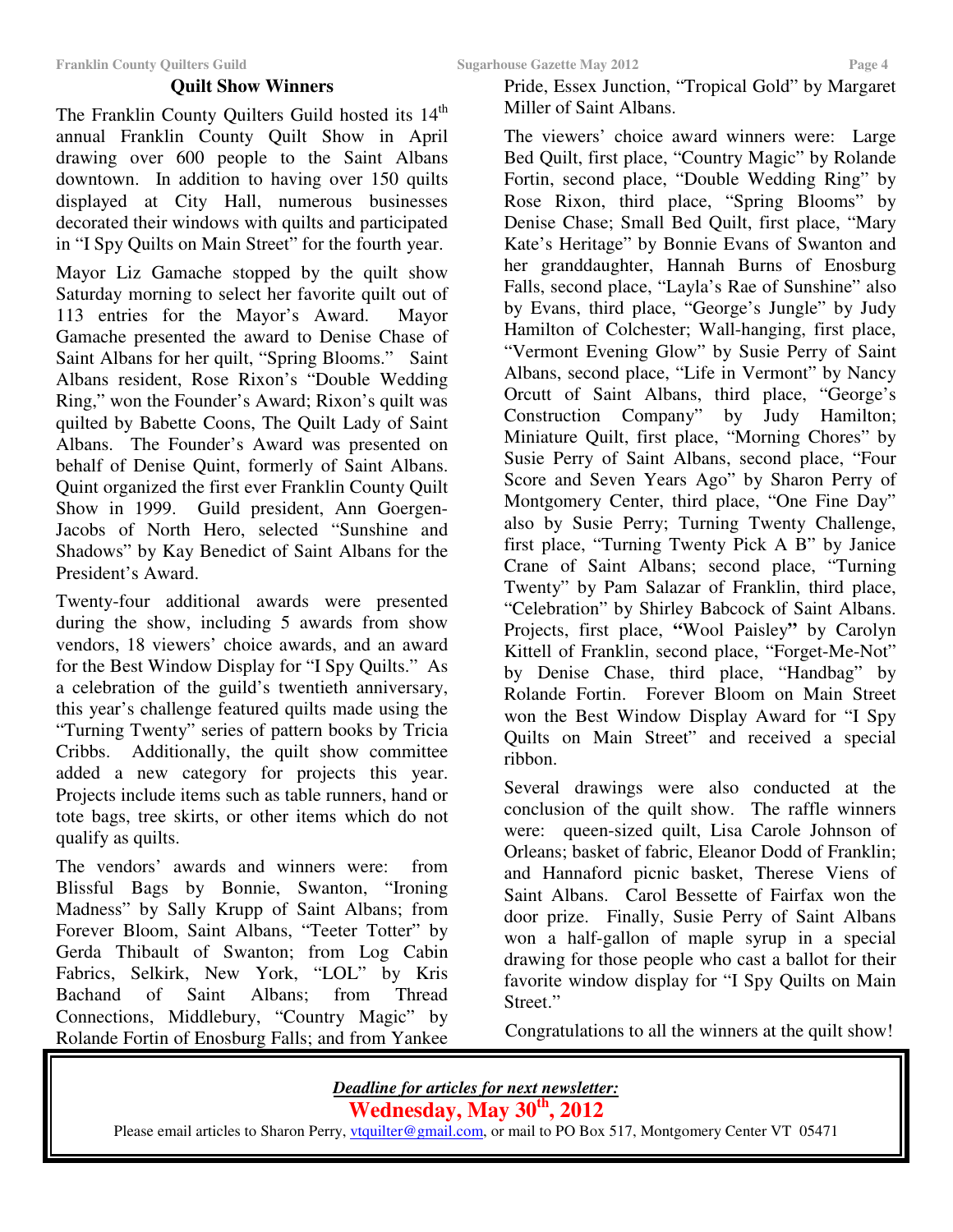fly

#### **THE MAY 2012 TREASURER'S REPORT WAS NOT AVAILABLE FOR PUBLICATION IN THIS MONTH'S NEWSLETTER. IT WILL BE INCLUDED IN THE JUNE NEWSLETTER.**

#### *"FOR SALE" TABLE ON HOLIDAY UNTIL SEPTEMBER*

**The "FOR SALE" Table will be taking a break until the new membership year starts in September. Since the May meeting will feature Yankee Pride for shopping and the June meeting will be the teacup auction, we don't want to have a conflict by selling donated items from the "FOR SALE" table. We'll be happy to take your donations starting again in September.** 

#### **QUILTING ANAGRAMS**

This newsletter editor is always looking for new articles and features to share with guild members. This month, we're introducing a regular feature called "Quilting Anagrams." Just as a reminder, an anagram is a word, phrase, or name formed by rearranging the letters of another, such as *cinema* formed from *iceman*. All of the anagrams presented each month will have something to do with quilting. As a hint, the anagrams for this month are again all quilt block names. Try your luck at these and see how many you can figure out. The answers will be revealed at the meeting and in next month's newsletter.

#### **APRIL ANAGRAMS**

| a cyclic hose               | bad closed jar                         | crush hand        | female pal        | intact widow                          | notch forsworn                  |  |  |  |
|-----------------------------|----------------------------------------|-------------------|-------------------|---------------------------------------|---------------------------------|--|--|--|
| a green pole                | broken assaults                        | enter pie         | fertile foe       | logic ban                             | saddle repent                   |  |  |  |
| and help it bounce          | crack dirt                             | fear chattered    | in his chair      | many neglect fans                     | August ask Don                  |  |  |  |
| bad inert Irish             | web I to                               | a bee buy cut key | sacked ant        | cabs darn none                        | fatal holed key                 |  |  |  |
| any egos                    | a séance vow                           | hair soot         | pizza sled mold   | help wine                             | hence prison rust               |  |  |  |
| <b>APRIL ANSWERS</b>        |                                        |                   |                   |                                       |                                 |  |  |  |
| Clay's choice               | Jacob's ladder                         | churn dash        | maple leaf        | attic window                          | crown of thorns                 |  |  |  |
| orange peel                 | Kansas troubles                        | pine tree         | tree of life      | log cabin                             | dresden plate                   |  |  |  |
| double nine patch           | card trick                             | feathered star    | Irish chain       | gentlemen's fancy                     | Kansas dugout                   |  |  |  |
| birds in the air            | bow tie                                | buckeye beauty    | cake stand        | corn and beans                        | lady of the lake                |  |  |  |
| nosegay                     | ocean waves                            | Ohio star         | old maid's puzzle | pinwheel                              | puss in the corner              |  |  |  |
| <b>MAY ANAGRAMS</b>         |                                        |                   |                   |                                       |                                 |  |  |  |
|                             |                                        | punch must        |                   |                                       |                                 |  |  |  |
| clear pope                  | ancillary oil                          | dazzle            | soaked police     | nice flare                            | rotate mass                     |  |  |  |
| a bar pew                   | echoes spout rust<br>a becalmed toilet | never giants      | reckon why men    | a facial donor trio<br>a betrayer lot | bunts see noun<br>outward print |  |  |  |
| wrap base<br>skateboard cub | nun<br>wrong building                  | metro turfs       | then panic        | pop up                                | holder                          |  |  |  |

ded shooting opened nub riper of shy lo chairs inherit lip of shy lo snob shrieked prank adds hurt shah given work carp yelp irk lawn slob school-wide ages

#### QUILTING TIDBITS: Whole cloth quilts

Quilts made of a solid piece of fabric as the top layer are referred to as Whole Cloth Quilts. The three layers of top, batting and backing were quilted together, and the quilting itself became the decoration. Both wool and cotton solid color quilts and white quilts were made during this period. The white ones are sometimes called "whitework". A few were made with a simple overall quilting design but many were works of art, with beautiful quilting including feathers, flowers and other natural motifs. Some were made even more exquisite by a method called trapunto. Women were proud of fine and even quilt stitches in these quilts. http://en.wikipedia.org/wiki/History\_of\_quilting